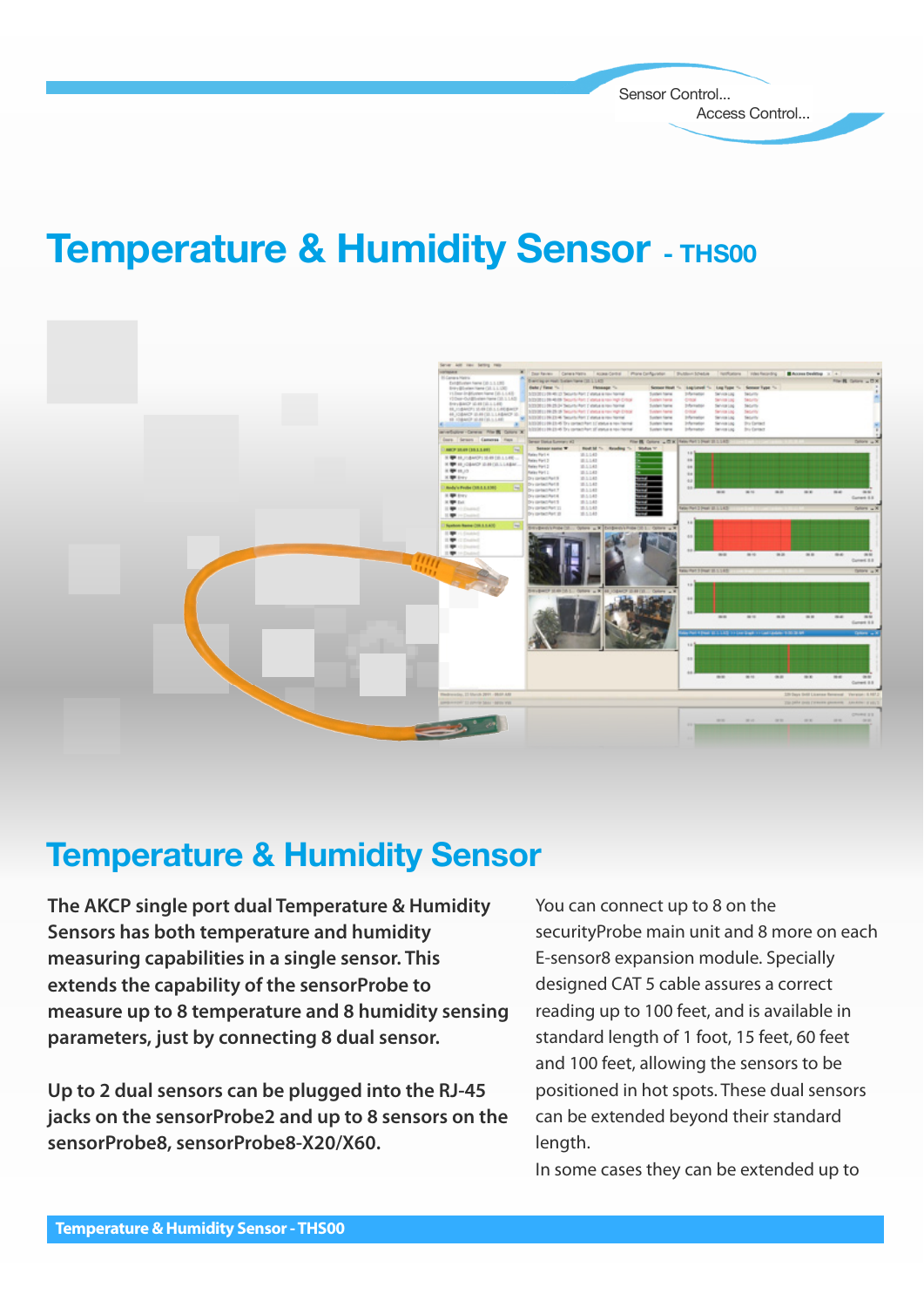1,000 feet (only the THS00 remote type should be extended).

When the dual sensor is plugged into the RJ-45 port, the sensorProbe will auto detect the sensor, and it will display Temperature & Humidity for each RJ-45 port. A built in graph option is included on all sensorProbes for graphing temperature and humidity variations over a period of time.

Each Temperature \ Humidity Sensor has its own SNMP OID so that the data can be collected over network and graphed using external application like MRTG. The Temperature \ Humidity Sensor can be read using included SNMP utilities to allow graphing and data logging at 0.2°C resolution. We also sell a Water resistant version of our Temperature \ Humidity Sensor Water resistant Product Code : THSW15



Sensor Control...

Access Control...

## **Temperature & Humidity Sensor's Main Features**

- **Available in 1 foot, 15 feet, 60 feet and 100 feet sizes**
- **RJ-45 connection for easy and Simple installation**
- **Full autosense including disconnect alarm**
- **THS00 can be extended to your desired cable length using one of our CAT5**

 **extension (we don't recommend extending the fixed one foot version) cables, CABXX, or you can provide your own cable of any length up to 1000 feet.** 

**• Available in a fixed or custom length water resistant version.**

## **Calibration & Accuracy Information**

Some industries require a certificate showing the temperature/humidity sensors are calibrated. The sensors have quite a high accuracy. The sensors are calibrated by the supplier. In general they do not need much calibration. However, you may find that there is a deviation of possibly  $\pm 1^{\circ}$ C for temperature and  $\pm 2\%$ / $\pm 3\%$ for humidity on the sensorProbe unit.

In this case you can off-set the deviation through the systems web interface using the "Reading Offset" feature to adjust the reading by your offset amount. Please see the product manual for more information on the reading offset feature.

We also have the sensor calibration certificate from our sensor electronics supplier that we can provide you with. Just email support if you would like us to send you this document.